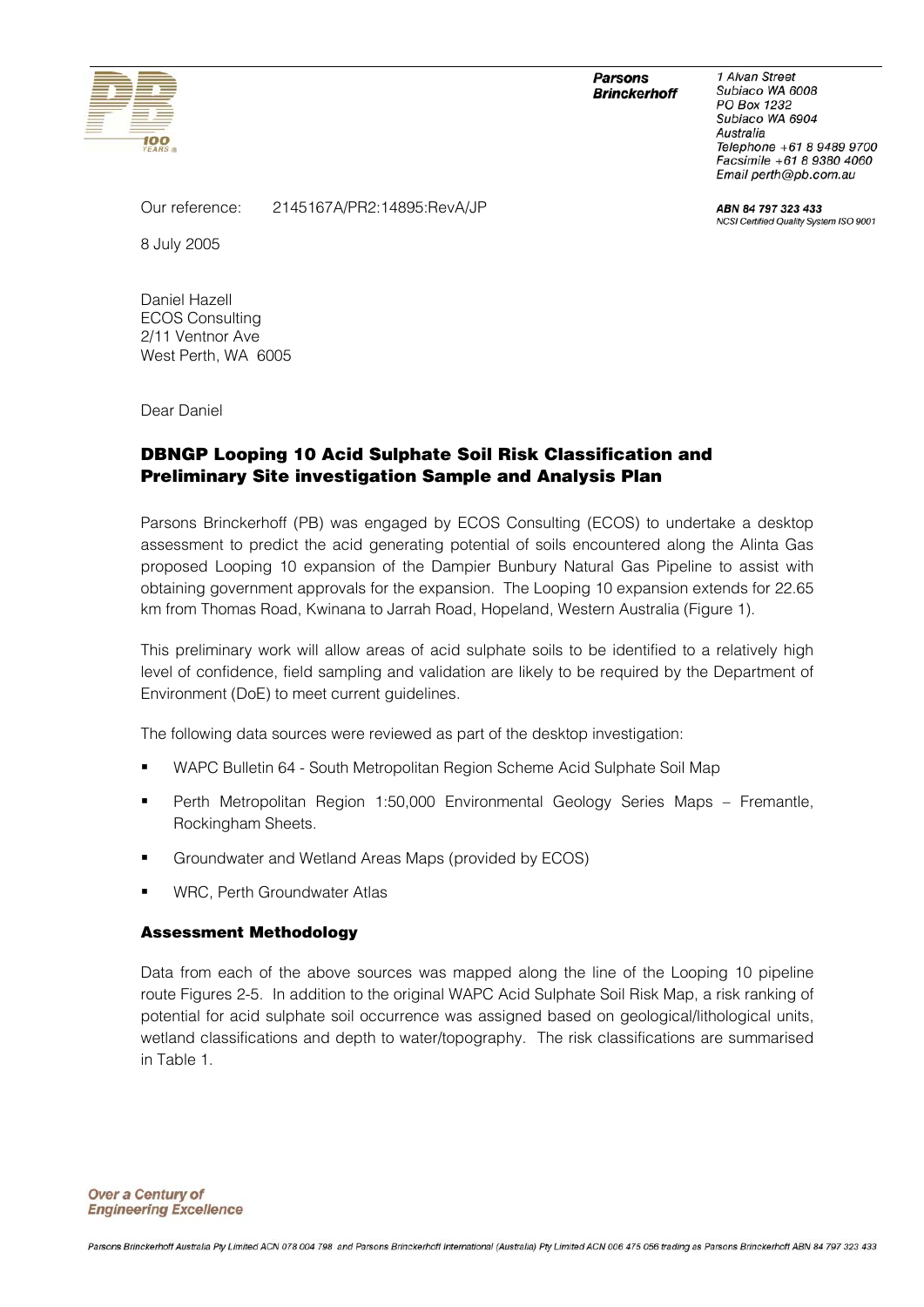| <b>ASS Risk</b><br><b>Ranking</b> | Geology                               | <b>Wetland Classification</b>                        | Depth to<br>Groundwater |
|-----------------------------------|---------------------------------------|------------------------------------------------------|-------------------------|
| $1 -$ LOW                         | LIMESTONE, SAND of<br>residual origin | <b>NONE</b>                                          | >5 m                    |
| 2 - MEDIUM                        | SAND of eolian origin.<br><b>SILT</b> | <b>MULTIPLE USE</b>                                  | $1 - 5m$                |
| $3 - HIGH$                        | SILT of lacustrine origin             | RESOURCE ENHANCED or<br><b>CONSERVATION CATEGORY</b> | $<$ 1 m                 |

**Table 1: Acid Sulphate Soil Risk Classification Criteria** 

A level of intrusive investigation is then assigned based on the risk of acid sulphate soils being present along the pipeline route. It should be noted that a conservative approach has been adopted in that where geological/lithological, wetland or water level data indicates a higher risk of acid sulphate soils than the WAPC maps, a higher level of intrusive investigation has been assigned. The level of intrusive investigation, based on the acid sulphate soil risk classification, for the preliminary acid sulphate soil investigation is defined as follows:

1 – LOW: Site walkover to confirm soil types only. Where ground truthing indicates a deviation from the predicted occurrence a soil bore will be installed at a frequency up to 1 soil bore per 500 m. Field analysis of pH<sub>F</sub> and pH<sub>FOX</sub> (pH after oxidation) at 0.25 m intervals will be undertaken where soil bores are installed. Laboratory analysis will only be undertaken if  $pH_F$  or  $pH_{FOX}$  <5 or  $\Delta$ pH<sub>F-FOX</sub>>1.

2 – MEDIUM: Soil bores will be installed at a frequency of 1 soil bore per 200 m. Field analysis of  $pH_F$  and  $pH_{FOX}$  (pH after oxidation) at 0.25 m intervals will be undertaken. The highest risk soil sample from each bore will be sent for laboratory analysis by the Chromium Reducible Sulphur Suite ( $S_{CR}$ ) and 1 in every 10 bores will be laboratory analysed for  $S_{CR}$  at 0.5 m intervals through the bore profile

3 – HIGH: Soil bores will be installed at a frequency of 1 soil bore per 100 m or one bore per area, whichever is greater. Field analysis of  $pH_F$  and  $pH_{FOX}$  (pH after oxidation) at 0.25 m intervals will be undertaken. The highest risk soil sample from each bore will be sent for laboratory analysis for  $S_{CR}$  and 1 bore per area will be laboratory analysed for  $S_{CR}$  at 0.5 m intervals through the bore profile.

Attachment 1 summarises the risk of acid sulphate soil occurrence along Looping 10 based on the investigated parameters.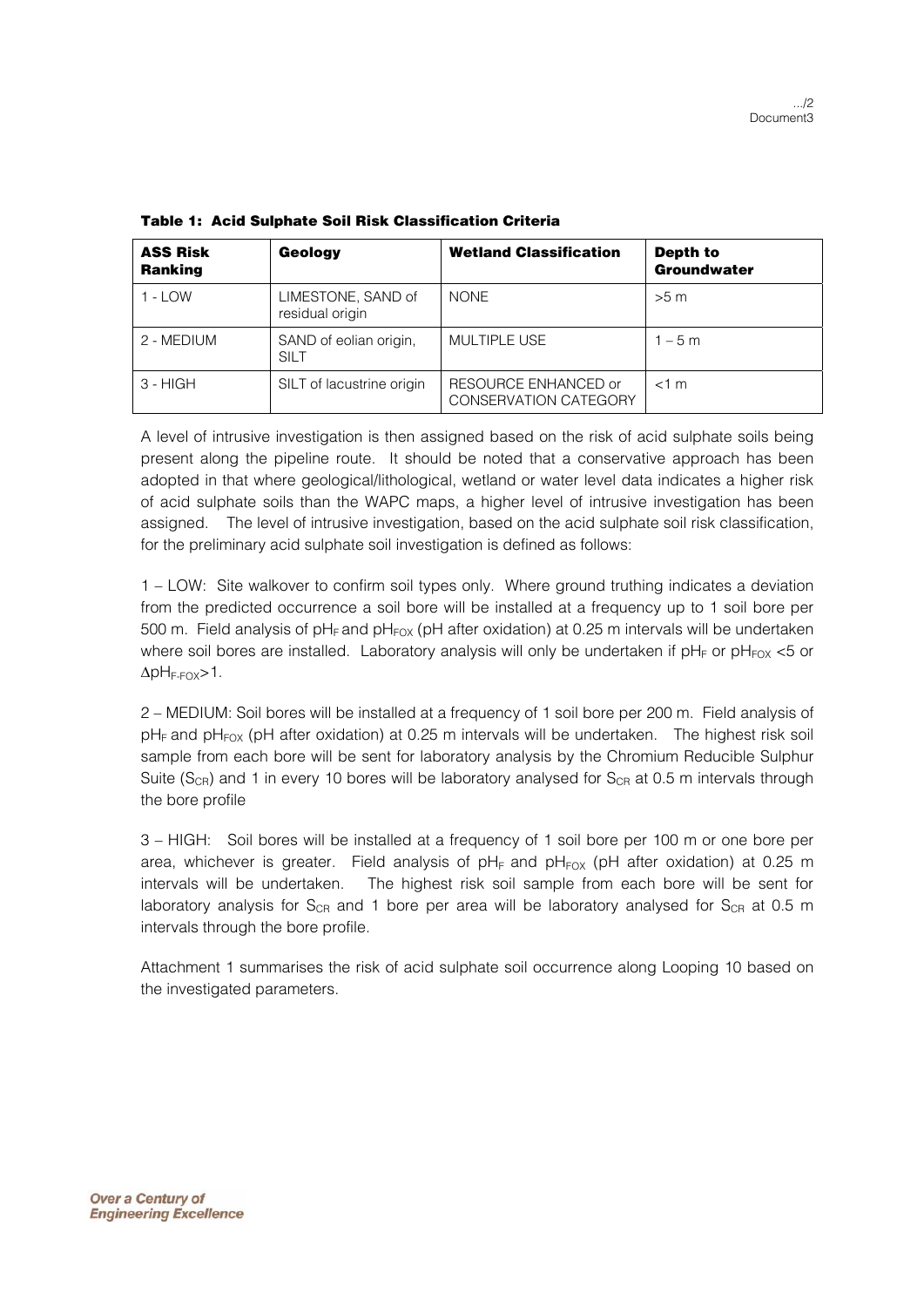### **Preliminary ASS Investigation**

Table 1 summarises the preliminary acid sulphate soil sample and analysis plan. Soil bores will need to be installed to 1 m below the proposed depth of pipeline excavation. It is noted that the preliminary intrusive acid sulphate soil investigation is a screening program only to verify the presence or absence of acid sulphate soils. Where acid sulphate soils are identified a subsequent detailed site investigation will likely be required by the DoE as part of the acid sulphate soil management plan development.

| <b>ASS Risk</b><br><b>Ranking</b> | <b>No. Kilometers</b> | <b>No. Proposed</b><br><b>Soil Bores</b> | <b>No. Proposed</b><br><b>Field Tests</b> | <b>No. Proposed</b><br><b>S<sub>CR</sub> Analysis</b> |
|-----------------------------------|-----------------------|------------------------------------------|-------------------------------------------|-------------------------------------------------------|
| <b>LOW</b>                        | 10                    |                                          |                                           |                                                       |
| <b>MEDIUM</b>                     | 9.4                   |                                          | 611                                       |                                                       |
| <b>HIGH</b>                       | 1.9                   | 20                                       | 260                                       | 49                                                    |

#### **Table 1: Summary Sampling and Analysis Plan**

1. Soil bores are assumed to be installed to 3 metres below ground level

Due to the length of the pipeline, the preliminary intrusive investigation programme has been developed using a risk-based interpretation of the Department of Environment's *Acid Suphate Soil Guidelines* relating to investigation density. It is recommended that the Department of Environment are provided the opportunity to comment on this approach, prior to undertaking the investigation. Should you have any further queries pertaining to the contents of this report, please do not hesitate to contact me on 9489 9700.

Yours sincerely

# **Julie Palich**

Environmental Geoscientist Parsons Brinckerhoff Australia Pty Limited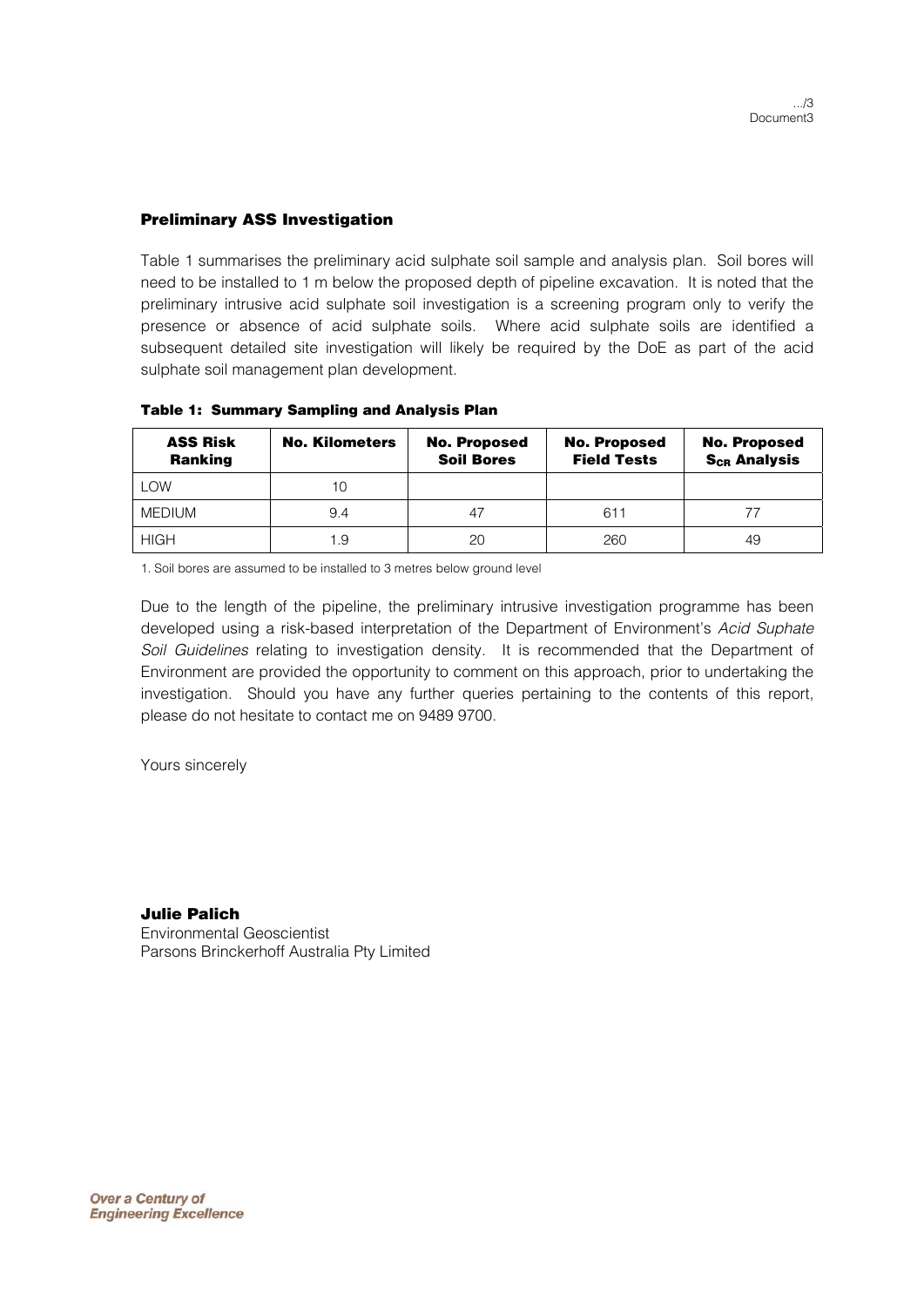|  |  |  |  |  |  | <b>Attachment 1: Acid Sulphate Soil Risk Classification</b> |
|--|--|--|--|--|--|-------------------------------------------------------------|
|--|--|--|--|--|--|-------------------------------------------------------------|

| <b>LOOPING</b><br><b>10 AREA</b> | <b>GEOLOGY</b> |                                                                                                                                                                                   | <b>WETLAND CLASSIFICATION</b> |                                                                                                       | <b>DEPTH TO</b><br><b>GROUNDWATER</b> | <b>WAPC ASS RATING</b> |                                                         | <b>ASS RISK</b><br><b>RANKING</b> |
|----------------------------------|----------------|-----------------------------------------------------------------------------------------------------------------------------------------------------------------------------------|-------------------------------|-------------------------------------------------------------------------------------------------------|---------------------------------------|------------------------|---------------------------------------------------------|-----------------------------------|
|                                  | Dist (km)      | <b>Description</b>                                                                                                                                                                | Dist (km)                     | <b>Classification</b>                                                                                 | mBGL                                  | Dist (km)              | Rating                                                  |                                   |
| $KP-0$                           | $0 - 1$        | LIMESTONE - pale yellowish brown,<br>fine to coarse grained, sub-angular to<br>well rounded, quartz, trace of feldspar,<br>shell debris, variably lithified, of eolian<br>origin. | $0 - 1$                       | <b>NONE</b>                                                                                           | >20                                   | $0 - 1$                | <b>LOW</b>                                              |                                   |
| $KP-1$                           | $1 - 1.3$      | SAND - pale yellowish brown, medium<br>to coarse grained, sub-angular quartz,<br>trace of feldspar, moderately sorted, of<br>residual origin.                                     | $1 - 2$<br>enhanced           | NONE - Resource<br>category and/or<br>EPP wetlands 300                                                | $20 - 7$                              | $1 - 2$                | $LOW - high$<br>risk in<br>adjacent<br>wetland<br>areas |                                   |
|                                  | $1.3 - 2$      | LIMESTONE - pale yellowish brown,<br>fine to coarse grained, sub-angular to<br>well rounded, quartz, trace of feldspar,<br>shell debris, variably lithified, of eolian<br>origin. |                               | $-500$ m to east<br>and west                                                                          |                                       |                        |                                                         |                                   |
| $KP-2$                           | $2 - 3$        | LIMESTONE - pale yellowish brown,<br>fine to coarse grained, sub-angular to<br>well rounded, quartz, trace of feldspar,<br>shell debris, variably lithified, of eolian<br>origin. | $2 - 3$                       | $NONE -$<br>Conservation and<br>resource<br>enhanced<br>category and/or<br>EPP wetlands 250<br>m west | $7 - 5$                               | $2 - 3$                | $LOW - high$<br>risk in<br>adjacent<br>wetland<br>areas |                                   |
| $KP-3$                           | $3 - 4$        | LIMESTONE - pale yellowish brown,<br>fine to coarse grained, sub-angular to<br>well rounded, quartz, trace of feldspar,<br>shell debris, variably lithified, of eolian<br>origin. | $3 - 4$                       | $NONE -$<br>Conservation and<br>resource<br>enhanced<br>category EPP<br>wetlands 250 m<br>west        | $5 - 1$                               | $3 - 4$                | $LOW - high$<br>risk in<br>adjacent<br>wetland<br>areas | $\overline{c}$                    |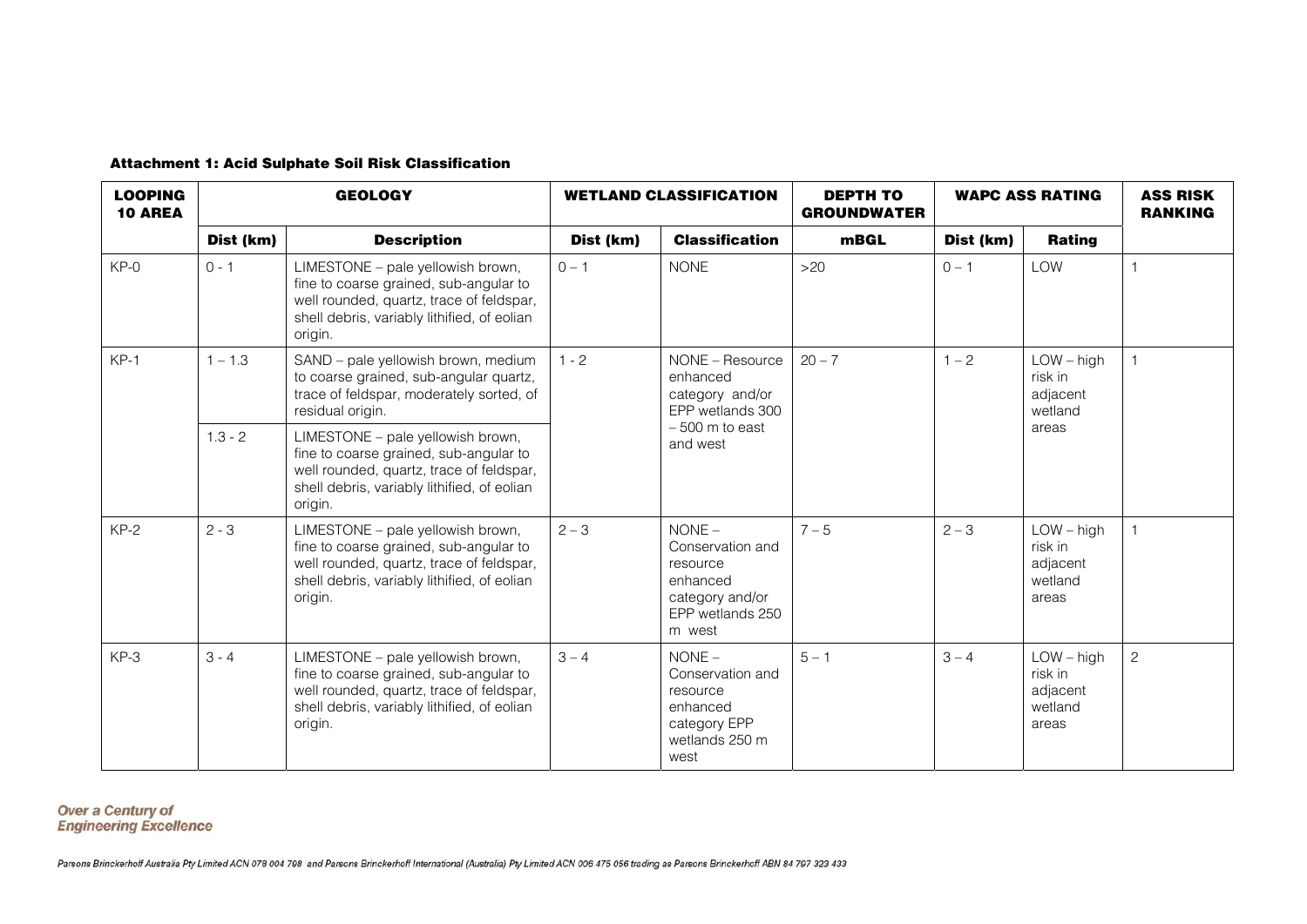.../5 Document3

| <b>LOOPING</b><br><b>10 AREA</b> | <b>GEOLOGY</b> |                                                                                                                                                                                   | <b>WETLAND CLASSIFICATION</b> |                                                                                      | <b>DEPTH TO</b><br><b>GROUNDWATER</b> | <b>WAPC ASS RATING</b> |                                                         | <b>ASS RISK</b><br><b>RANKING</b> |
|----------------------------------|----------------|-----------------------------------------------------------------------------------------------------------------------------------------------------------------------------------|-------------------------------|--------------------------------------------------------------------------------------|---------------------------------------|------------------------|---------------------------------------------------------|-----------------------------------|
|                                  | Dist (km)      | <b>Description</b>                                                                                                                                                                | Dist (km)                     | <b>Classification</b>                                                                | mBGL                                  | Dist (km)              | Rating                                                  |                                   |
| $KP-4$                           | $4 - 5$        | LIMESTONE - pale yellowish brown,<br>fine to coarse grained, sub-angular to<br>well rounded, quartz, trace of feldspar,<br>shell debris, variably lithified, of eolian<br>origin. | $4 - 5$                       | $NONE -$<br>Conservation<br>category EPP<br>wetlands 250<br>west                     | $5 - 9$                               | $4 - 5$                | $LOW - high$<br>risk in<br>adjacent<br>wetland<br>areas | $\overline{1}$                    |
| $KP-5$                           | $5 - 5.85$     | LIMESTONE - pale yellowish brown,<br>fine to coarse grained, sub-angular to<br>well rounded, quartz, trace of feldspar,<br>shell debris, variably lithified, of eolian<br>origin. | $5 - 6$                       | $NONE -$<br>Conservation<br>category EPP<br>wetlands at least<br>250 m west          | $8 - 25$                              | $5 - 6$                | $LOW - high$<br>risk in<br>adjacent<br>wetland<br>areas |                                   |
|                                  | $5.85 - 5.95$  | SAND - pale yellowish brown, medium<br>to coarse grained, sub-angular quartz,<br>trace of feldspar, moderately sorted, of<br>residual origin.                                     |                               |                                                                                      |                                       |                        |                                                         |                                   |
| $KP-6$                           | $5.95 - 7$     | LIMESTONE - pale yellowish brown,<br>fine to coarse grained, sub-angular to<br>well rounded, quartz, trace of feldspar,<br>shell debris, variably lithified, of eolian<br>origin. | $6 - 7$                       | $NONE -$<br>Conservation<br>category EPP<br>wetlands at least<br>250 m west          | $25 - 38$                             | $6 - 7$                | $LOW - high$<br>risk in<br>adjacent<br>wetland<br>areas | $\overline{1}$                    |
| $KP-7$                           | $7 - 8$        | LIMESTONE - pale yellowish brown,<br>fine to coarse grained, sub-angular to<br>well rounded, quartz, trace of feldspar,<br>shell debris, variably lithified, of eolian<br>origin. | $7.25 - 7.3$                  | CONSERVATION/<br>EPP WETLAND<br>immediately to<br>west                               | $25 - 5$                              | $7 - 8$                | $LOW - high$<br>risk in<br>adjacent<br>wetland<br>areas | $\overline{1}$                    |
| KP-8                             | $8 - 9$        | LIMESTONE - pale yellowish brown,<br>fine to coarse grained, sub-angular to<br>well rounded, quartz, trace of feldspar,<br>shell debris, variably lithified, of eolian<br>origin. | $8 - 9$                       | $NONE -$<br>Conservation<br>category EPP<br>wetland 250 m to<br>south at $8.4 - 8.6$ | $25 - 11$                             | $8 - 9$                | $LOW - high$<br>risk in<br>adjacent<br>wetland<br>areas | $\overline{1}$                    |

**Over a Century of<br>Engineering Excellence**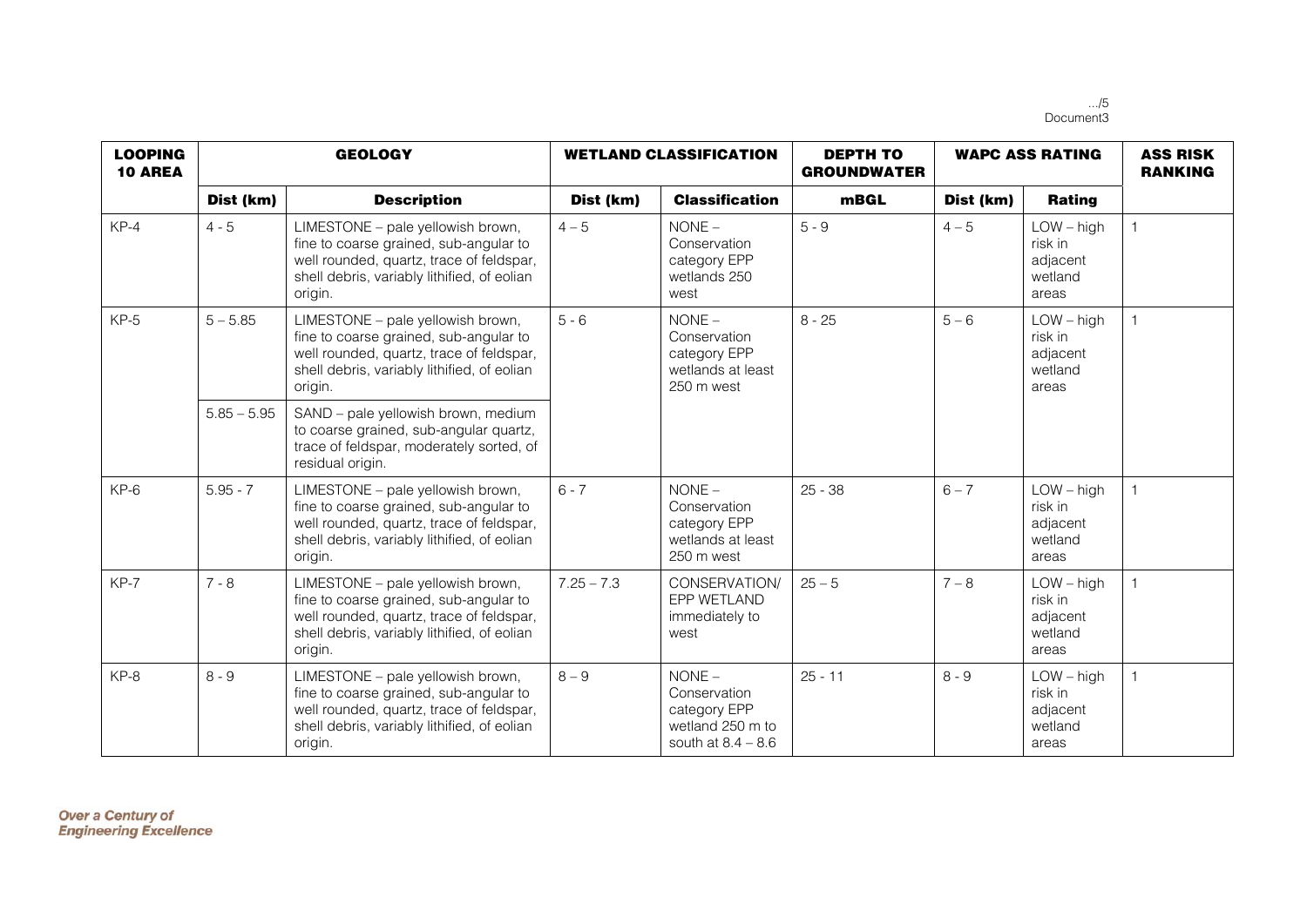.../6 Document3

| <b>LOOPING</b><br><b>10 AREA</b> | <b>GEOLOGY</b> |                                                                                                                                                                                   | <b>WETLAND CLASSIFICATION</b> |                                    | <b>DEPTH TO</b><br><b>GROUNDWATER</b> | <b>WAPC ASS RATING</b> |                 | <b>ASS RISK</b><br><b>RANKING</b> |
|----------------------------------|----------------|-----------------------------------------------------------------------------------------------------------------------------------------------------------------------------------|-------------------------------|------------------------------------|---------------------------------------|------------------------|-----------------|-----------------------------------|
|                                  | Dist (km)      | <b>Description</b>                                                                                                                                                                | Dist (km)                     | <b>Classification</b>              | <b>mBGL</b>                           | Dist (km)              | <b>Rating</b>   |                                   |
| KP-9                             | $9 - 10$       | LIMESTONE - pale yellowish brown,<br>fine to coarse grained, sub-angular to<br>well rounded, quartz, trace of feldspar,<br>shell debris, variably lithified, of eolian<br>origin. | $9 - 10$                      | <b>NONE</b>                        | $11 - 9$                              | $9 - 10$               | LOW             | $\overline{1}$                    |
| $KP-10$                          | $10 - 10.5$    | LIMESTONE - pale yellowish brown,<br>fine to coarse grained, sub-angular to<br>well rounded, quartz, trace of feldspar,<br>shell debris, variably lithified, of eolian<br>origin. | $10.95 - 11$<br>MULTIPLE USE  | $24 - 1$                           | $10 - 11$                             | <b>LOW</b>             | $\overline{1}$  |                                   |
|                                  | $10.5 - 10.8$  | SAND - pale yellowish brown, medium<br>to coarse grained, sub-angular quartz,<br>trace of feldspar, moderately sorted, of<br>residual origin.                                     |                               |                                    |                                       |                        |                 |                                   |
|                                  | $11.8 - 11$    | SAND - very light grey at surface,<br>yellow at depth, fine to medium<br>grained, sub-rounded quartz,<br>moderately well sorted, of eolian origin                                 |                               |                                    |                                       |                        |                 |                                   |
| <b>KP-11</b>                     | $11 - 12$      | SILT – very pale brown silt, soft when<br>moist, low clay content, of alluvial origin                                                                                             | $11 - 12$                     | MULTIPLE USE                       | $1 - 5$                               | $11 - 12$              | <b>MODERATE</b> | $\overline{c}$                    |
| <b>KP-12</b>                     | $12 - 13$      | SAND - very light grey over strong                                                                                                                                                | $12 - 12.4$                   | MULTIPLE USE                       | < 1                                   | $12 - 13$              | <b>MODERATE</b> | $\overline{c}$                    |
|                                  |                | blocky brown silts and clays.                                                                                                                                                     | $12.4 - 12.5$                 | <b>RESOURCE</b><br><b>ENHANCED</b> |                                       |                        |                 | 3                                 |
|                                  |                |                                                                                                                                                                                   | $12.5 - 13$                   | MULTIPLE USE                       |                                       |                        |                 | $\overline{c}$                    |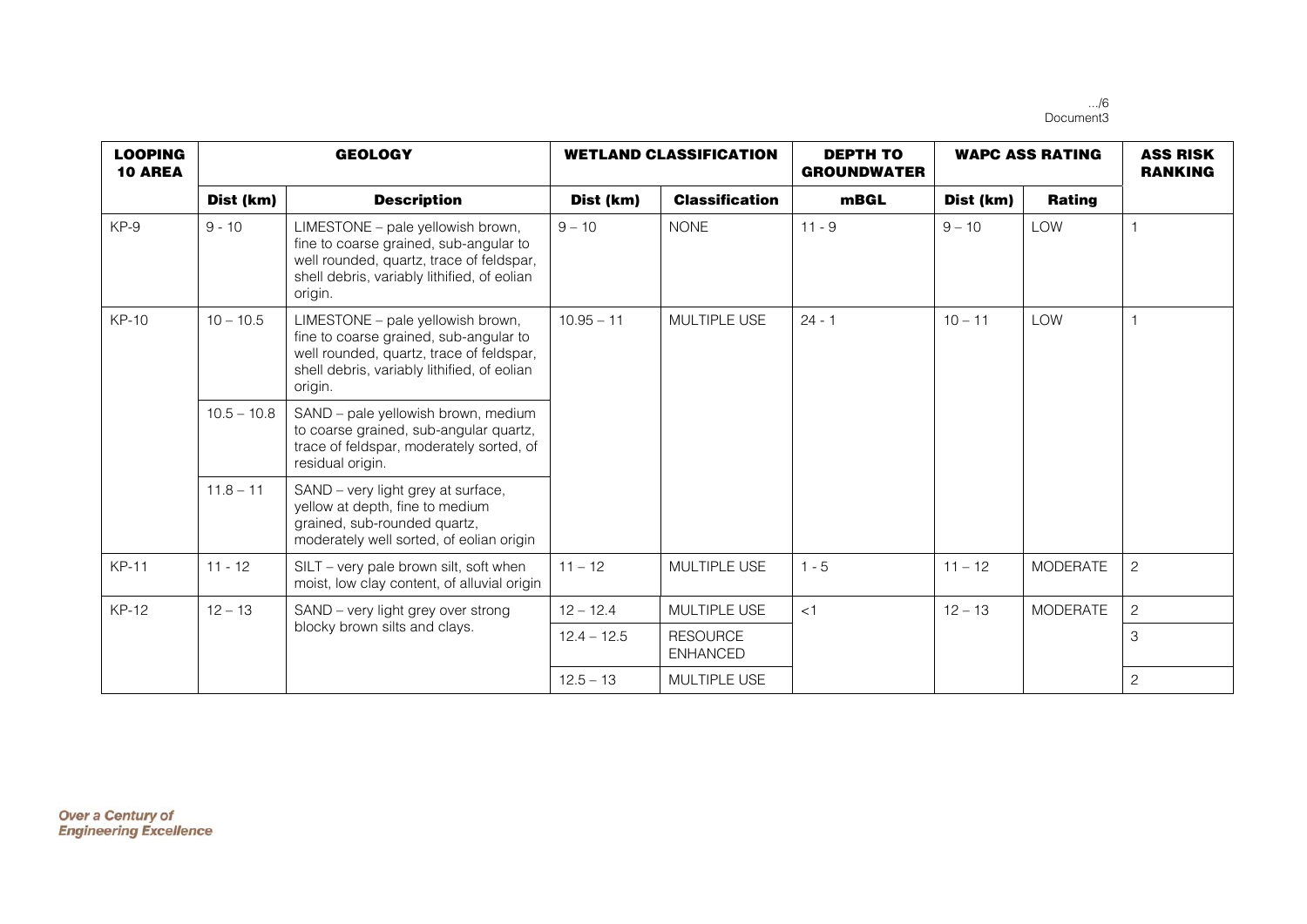.../7 Document3

| <b>LOOPING</b><br><b>10 AREA</b> | <b>GEOLOGY</b> |                                                                                                                                                   | <b>WETLAND CLASSIFICATION</b> |                                                                                                                         | <b>DEPTH TO</b><br><b>GROUNDWATER</b> | <b>WAPC ASS RATING</b> |                                                                   | <b>ASS RISK</b><br><b>RANKING</b> |
|----------------------------------|----------------|---------------------------------------------------------------------------------------------------------------------------------------------------|-------------------------------|-------------------------------------------------------------------------------------------------------------------------|---------------------------------------|------------------------|-------------------------------------------------------------------|-----------------------------------|
|                                  | Dist (km)      | <b>Description</b>                                                                                                                                | Dist (km)                     | <b>Classification</b>                                                                                                   | <b>mBGL</b>                           | Dist (km)              | <b>Rating</b>                                                     |                                   |
| <b>KP-13</b>                     | $13 - 14$      | SAND - very light grey over strong<br>blocky brown silts and clays.                                                                               | $13 - 14$                     | MULTIPLE USE -<br>Resource<br>enhanced and/or<br><b>EPP Wetlands</b><br>100 m to west<br>and east from<br>$13.0 - 13.2$ | <1                                    | $13 - 14$              | <b>MODERATE</b><br>- high risk in<br>adjacent<br>wetland<br>areas | $\overline{c}$                    |
| <b>KP-14</b>                     | $14 - 15$      | SAND - very light grey over strong                                                                                                                | $14 - 14.5$                   | <b>NONE</b>                                                                                                             | < 1                                   | $14 - 14.5$            | <b>MODERATE</b>                                                   | $\overline{c}$                    |
|                                  |                | blocky brown silts and clays.                                                                                                                     | $14.5 - 14.6$                 | <b>RESOURCE</b><br><b>ENHANCED</b>                                                                                      |                                       | $14.5 - 14.6$          | <b>HIGH</b>                                                       | $\mathfrak{S}$                    |
|                                  |                |                                                                                                                                                   | $14.6 - 15$                   | MULTIPLE USE                                                                                                            |                                       | $14.6 - 15$            | <b>MODERATE</b>                                                   | $\overline{c}$                    |
| <b>KP-15</b>                     | $15 - 16$      | SAND - very light grey over strong<br>blocky brown silts and clays.                                                                               | $15 - 16$                     | MULTPLE USE                                                                                                             | <1                                    | $15 - 16$              | <b>MODERATE</b>                                                   | $\overline{c}$                    |
| <b>KP-16</b>                     | $16 - 17$      | SILT - very pale brown silt, soft when<br>moist, low clay content, of alluvial origin                                                             | $16 - 17$                     | MULTIPLE USE -<br>Conservation<br>category EPP<br>wetland 100 m<br>east and 200 m<br>west                               | $\leq$ 1                              | $16 - 17$              | <b>MODERATE</b>                                                   | $\overline{c}$                    |
| <b>KP-17</b>                     | $17 - 18$      | SAND - very light grey at surface,<br>yellow at depth, fine to medium<br>grained, sub-rounded quartz,<br>moderately well sorted, of eolian origin | $17.2 - 18$                   | <b>RESOURCE</b><br><b>ENHANCED EPP</b>                                                                                  | $\leq 1$                              | $17 - 18$              | <b>MODERATE</b>                                                   | $\mathfrak{B}$                    |
| <b>KP-18</b>                     | $18 - 19$      | SAND - very light grey over strong<br>blocky brown silts and clays.                                                                               | $18 - 18.3$                   | <b>RESOURCE</b><br>ENHANCED EPP                                                                                         | $\leq$ 1                              | $18 - 18.3$            | <b>MODERATE</b>                                                   | $\mathfrak{S}$                    |
|                                  |                |                                                                                                                                                   | $18.4 - 18.6$                 | CONSERVATION<br>CATEGORY                                                                                                |                                       | $18.4 - 18.6$          | <b>HIGH</b>                                                       | $\mathfrak{S}$                    |
|                                  |                |                                                                                                                                                   | $18.6 - 19$                   | MULTIPLE USE                                                                                                            |                                       | $18.6 - 19$            | <b>MODERATE</b>                                                   | $\overline{c}$                    |